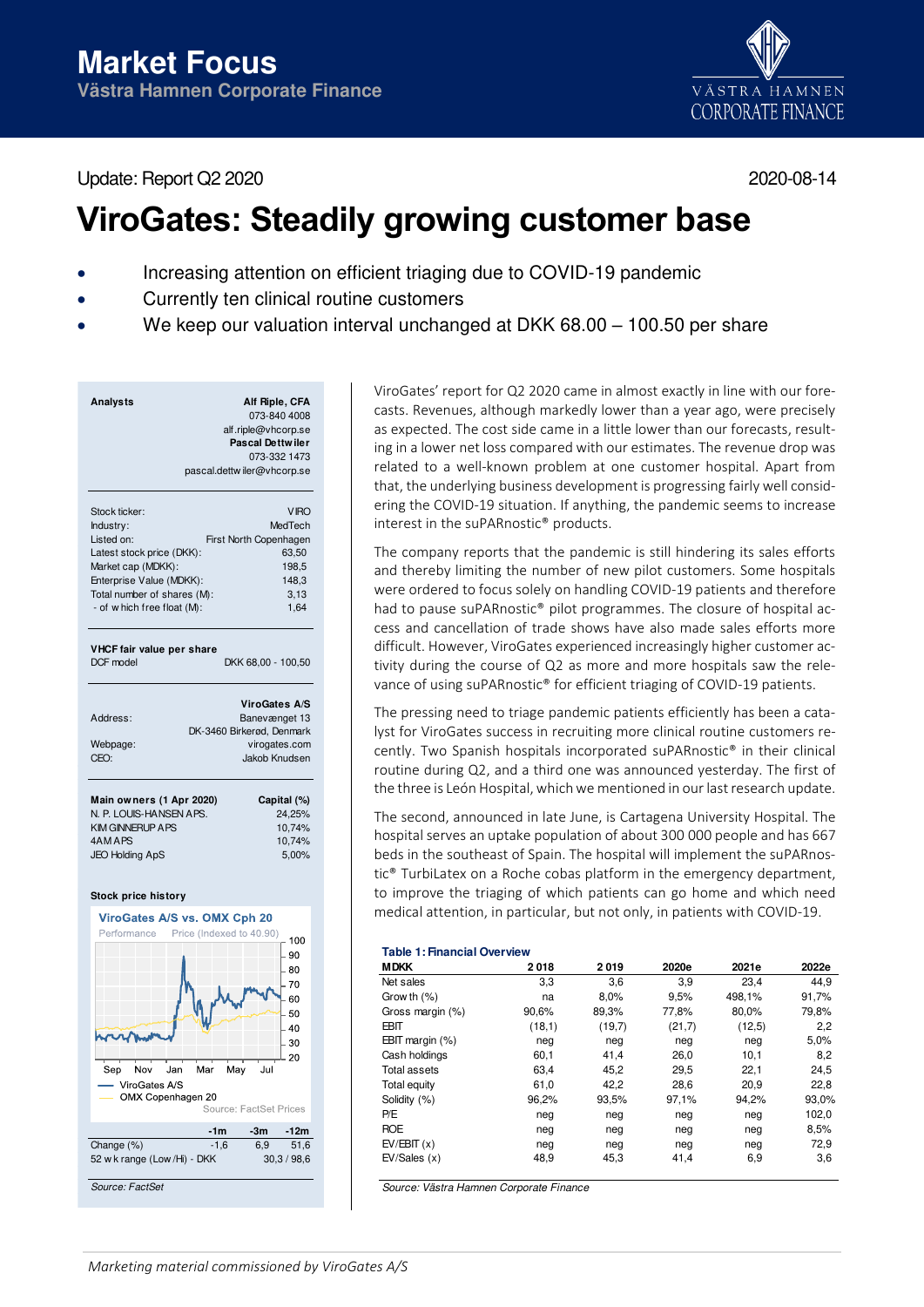# **Ten routine customers**

Yesterday, ViroGates informed of a third Spanish routine customer. Hospital Clínico Universitario Virgen de la Arrixaca, which is located in the Murcia region, has started using suPARnostic® TurbiLatex on its Roche cobas platform in its emergency department. The focus is on triaging patients with COVID-19. With this, ViroGates is continuing its steady increase of routine customers despite – or maybe partly because of  $-$  the ongoing pandemic. All counted, the total number of routine customers currently stands at ten.



**DKK 6.6 million EU grant** 

As we mentioned in our latest update, clinical trials suggest that suPAR has a very high negative predictive value over the disease progression in patients with COVID-19 infection. In Q2, ViroGates was awarded a DKK 6.6 million EU Horizon 2020 grant that will be used to achieve better triage at the emergency departments in patients with symptoms of COVID-19. The grant will also improve ViroGates' supply chain by moving some of its production to Europe.

Other positive news is that the suPARnostic® TurbiLatex has been CE/IVD approved for the Abbott Architect 4000, 8000 and 16000 platform, which is ViroGates' first validation of the suPARnostic® TurbiLatex on an Abbott instrument line. This means that the suPARnostic® TurbiLatex can now be used on the top three biochemical instrument providers' platforms. According to the company, the Abbott instrument line is widely used in many hospitals in Europe, and several hospitals have requested the validation in markets such as France, Spain and Italy. This further strengthens ViroGates' chances of adding more clinical routine customers.

The revenue drop in Q2 mentioned initially, is related to the halt in testing by the company's largest customer, which was initially reported in March. The customer, believed to be Hvidovre hospital, experienced inaccurate suPAR readings while using the ELISA product, but an investigation by ViroGates isolated the malfunction to the analytical equipment at the hospital. The customer switched platform to suPARnostic® Quick Triage instead of ELISA but when testing resumed, it was on a much lower scale than before. This affected revenues in Q1 as well as Q2 and is expected to do so even in the coming months. ViroGates still expects the customer to return to higher testing levels in the future.

Separately, a Hvidovre hospital professor has published an article highlighting suPAR as a very strong prognostic biomarker, with a prognostic value that exceeds all other routinely measured biomarkers in their hospital. He details how the hospital has intensified its use of the faster Quick Triage technology instead of ELISA in order to speed up the handling of the flow of patients during the pandemic. The article is an important stamp of approval that ViroGates can showcase to other hospitals and confirms Hvidovre's commitment to the suPARnostic® technology. **Hvidovre professor supportive of suPAR**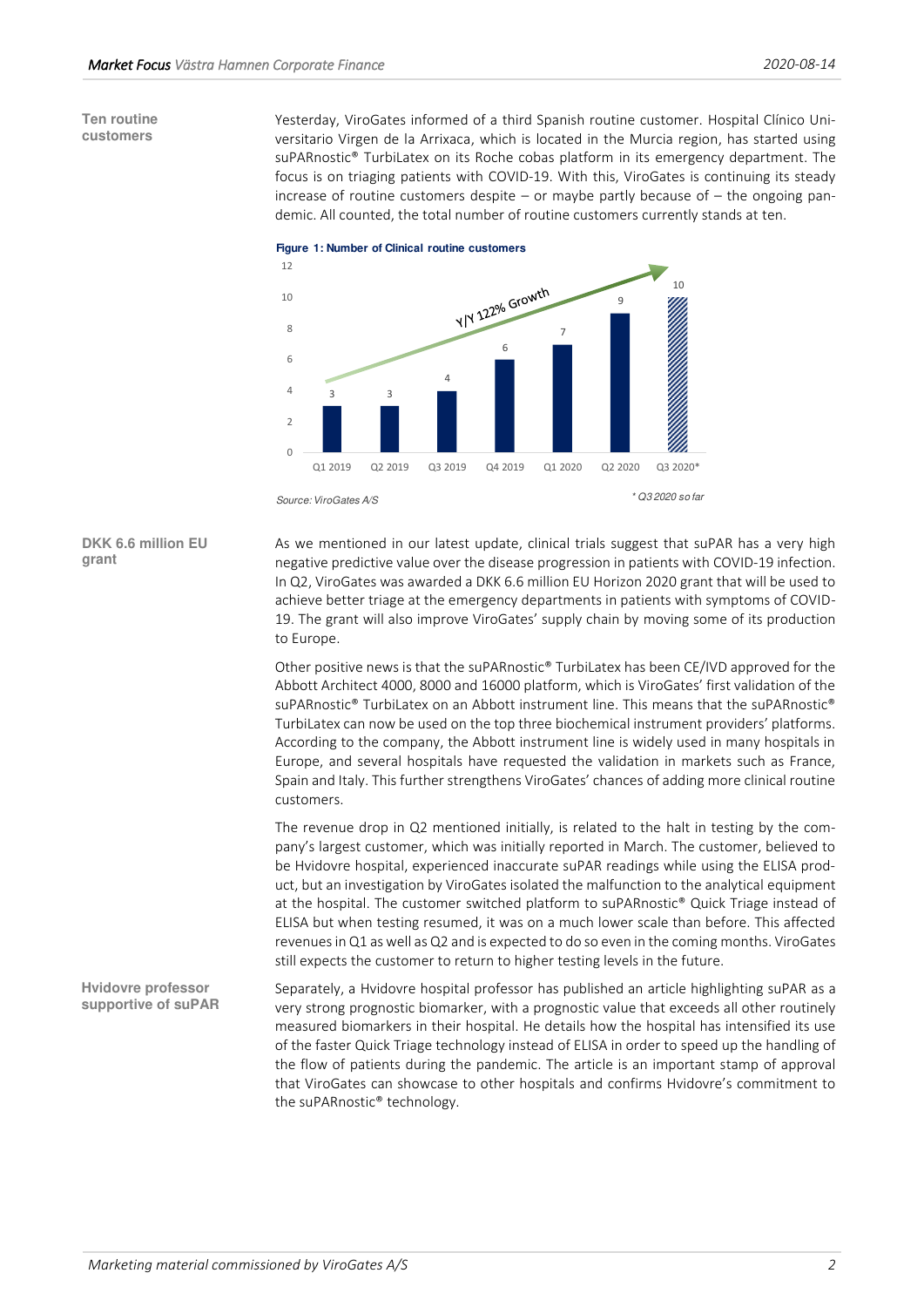**Net loss DKK 3 million better than forecast** 

When comparing the financial outcome of the quarter with our expectations, there are only few comments to be made. The revenue was, as expected, negatively affected by the company's largest customer testing at a lower scale. Other Operating Expenses came in DKK 2.4 million lower than our estimates. This might be linked to the fact that the company usually has costs associated with traveling and visiting customers and conferences, and these costs have been significantly lower due to the ongoing pandemic. The lower expenditure leads to the Net Profit coming in better than our estimate by almost DKK 3 million.

This results in a positive effect on the Cash and Equivalents and the Total Equity. During Q2 it was also announced that the biggest shareholder, N.P. Louis-Hansen ApS, exercised warrants for 81 thousand shares. The underlying strike price per warrant was DKK 91, which means that the warrants were exercised at a premium compared to the market share price at the time. We believe that this sends comforting signals that the biggest shareholder is dedicated to help uphold a good financial situation in the company. The higher than expected Net Profit in combination with the proceeds from the exercised warrants resulted in the Cash and Equivalents coming in at DKK 39.4 million, which is DKK 11.4 million higher than we had foreseen. This gives the company good chances to deliver on its financial target of becoming cash flow positive with the existing cash at hand. **Biggest shareholder injects new capital** 

| Table 2: Estimates vs actual, Q2 2020 |  |  |  |
|---------------------------------------|--|--|--|
|---------------------------------------|--|--|--|

| <b>kDKK</b>                     | Q <sub>2</sub> '19 | Q2 '20est | Q2 '20act | Diff   |
|---------------------------------|--------------------|-----------|-----------|--------|
| Net Revenues                    | 1 4 6 5            | 759       | 760       |        |
| <b>Total Revenues</b>           | 1465               | 759       | 760       |        |
| Cost of Goods Sold              | (80)               | (152)     | (182)     | (30)   |
| Personnel Expenses              | (3442)             | (3121)    | (2819)    | 302    |
| <b>Other Operating Expenses</b> | (2506)             | (4681)    | (2 268)   | 2413   |
| <b>Total OPEX</b>               | (6028)             | (7954)    | (5, 269)  | 2685   |
| <b>EBITDA</b>                   | (4562)             | (7195)    | (4509)    | 2686   |
| Amortisation and Depreciation   | (31)               | (41)      | (54)      | (13)   |
| EBIT                            | (4594)             | (7236)    | (4563)    | 2673   |
| Net Financial Items             | (78)               | (70)      | (48)      | 22     |
| EBT                             | (4672)             | (7306)    | (4611)    | 2695   |
| Tax                             | 322                |           | 253       | 253    |
| <b>Net Profit</b>               | (4350)             | (7306)    | (4358)    | 2948   |
|                                 |                    |           |           |        |
| Cash and Equivalents            | 50 165             | 28 036    | 39 433    | 11 397 |
| <b>Total Equity</b>             | 52 987             | 28 722    | 39 505    | 10 783 |
|                                 |                    |           |           |        |

Source: Västra Hamnen Corporate Finance

Looking ahead, we have done some minor changes to our financial forecast. Firstly, we have revised down the near-term sales to reflect the sales consequences from the ongoing pandemic in combination with lower scale testing from the company's biggest customer. The newly added routine customers are not believed to impact the revenue significantly during 2020 since the sales cycles are fairly long, and the customers often get the first months' test kits for free. Secondly, we have lowered the near-term expenditure, to incorporate the lower expenditure due to less traveling and representations during the COVID-19 outbreak, as we observed during Q2.

As for the cash situation, it has improved markedly following the proceeds from the exercised warrants. The company will also benefit from the DKK 6.6 million grant from the EU Horizon 2020 program. However, the money is earmarked for specific purposes and we have yet to include the grant in our financial scenario. **Improved cash** 

> All things considered, the current financial situation in combination with a steady increase in routine customers is promising, even in the troublesome times we are currently experiencing. We have a positive outlook and believe the company is showing steady progress. However, with the tangible risks and uncertainties following COVID-19, we choose to take a conservative stance and keep our previous valuation interval unchanged for now. We therefore reiterate of valuation interval of DKK 68.00 – 100.50 per share.

**We keep our valuation interval unchanged**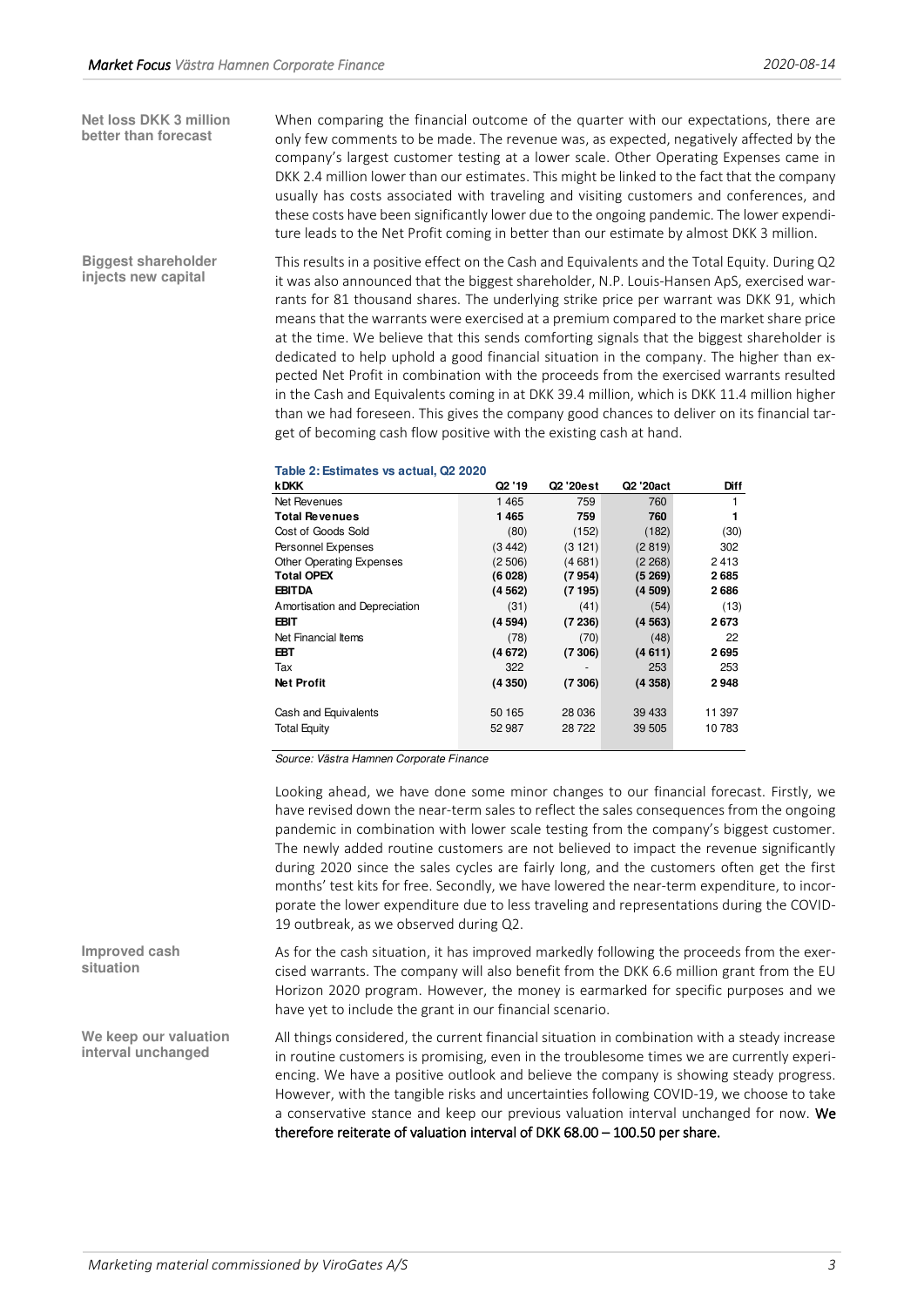| <b>Income Statement - Annual Data</b> |         |         |          |         |         |          |         |         |
|---------------------------------------|---------|---------|----------|---------|---------|----------|---------|---------|
| <b>kDKK</b>                           | 2018    | 2019    | 2020e    | 2021e   | 2022e   | 2023e    | 2024e   | 2025e   |
|                                       |         |         |          |         |         |          |         |         |
| Net revenues                          | 3316    | 3582    | 3 9 21   | 23 450  | 44 948  | 62 030   | 90 625  | 121 678 |
| <b>Total revenues</b>                 | 3316    | 3582    | 3921     | 23 450  | 44 948  | 62 030   | 90 625  | 121 678 |
| Cost of goods sold                    | (312)   | (384)   | (872)    | (4690)  | (9066)  | (12702)  | (19777) | (27946) |
| <b>Gross profit</b>                   | 3 0 0 4 | 3 1 9 8 | 3 0 4 9  | 18760   | 35 882  | 49 328   | 70 848  | 93731   |
| Personnel costs                       | (5858)  | (10839) | (12284)  | (14163) | (15264) | (17017)  | (18791) | (20750) |
| Other external costs                  | (15123) | (11965) | (12307)  | (16995) | (18316) | (20 421) | (22549) | (24900) |
| <b>EBITDA</b>                         | (17977) | (19606) | (21542)  | (12398) | 2 3 0 2 | 11891    | 29 508  | 48 082  |
| Amortisation & depreciation           | (125)   | (116)   | (178)    | (109)   | (77)    | (54)     | (38)    | (27)    |
| <b>EBIT</b>                           | (18102) | (19723) | (21 721) | (12507) | 2 2 2 5 | 11836    | 29 4 69 | 48 054  |
| Net financial items                   | (814)   | (286)   | (264)    | (280)   | (280)   | (280)    | (280)   | (280)   |
| <b>EBT</b>                            | (18916) | (20008) | (21985)  | (12787) | 1945    | 11 556   | 29 189  | 47 774  |
| <b>Taxes</b>                          | 1930    | 1 2 1 2 | 575      |         | $\sim$  |          |         |         |
| Net profit                            | (16986) | (18796) | (21410)  | (12787) | 1945    | 11 556   | 29 189  | 47 774  |
| Earnings per share (DKK)              | (5,88)  | (6, 19) | (7,06)   | (4,21)  | 0,64    | 3,81     | 9,62    | 15,74   |
| Growth (%)                            |         |         |          |         |         |          |         |         |
| Net revenues                          | na      | 8,0%    | 9,5%     | 498,1%  | 91,7%   | 38,0%    | 46,1%   | 34,3%   |
| <b>EBITDA</b>                         | na      | na      | na       | na      | na      | 416,6%   | 148,2%  | 62,9%   |
| <b>EBIT</b>                           | na      | na      | na       | na      | na      | 432,0%   | 149,0%  | 63,1%   |
| Net profit                            | na      | na      | na       | na      | na      | 494,2%   | 152,6%  | 63,7%   |
| % of revenues (%)                     |         |         |          |         |         |          |         |         |
| Gross margin                          | 90,6%   | 89,3%   | 77,8%    | 80,0%   | 79,8%   | 79,5%    | 78,2%   | 77,0%   |
| <b>EBITDA</b> margin                  | neg     | neg     | neg      | neg     | 5,1%    | 19,2%    | 32,6%   | 39,5%   |
| <b>EBIT</b> margin                    | neg     | neg     | neg      | neg     | 5,0%    | 19,1%    | 32,5%   | 39,5%   |
| EBT margin                            | neg     | neg     | neg      | neg     | 4,3%    | 18,6%    | 32,2%   | 39,3%   |
| Profit margin                         | neg     | neg     | neg      | neg     | 4,3%    | 18,6%    | 32,2%   | 39,3%   |
| Personnel costs                       | 176,7%  | 302,6%  | 313,3%   | 60,4%   | 34,0%   | 27,4%    | 20,7%   | 17,1%   |
| <b>Total OPEX</b>                     | 632,7%  | 636,6%  | 627,2%   | 132,9%  | 74,7%   | 60,4%    | 45,6%   | 37,5%   |
| Profitability (%)                     |         |         |          |         |         |          |         |         |
| <b>ROE</b>                            | neg     | neg     | neg      | neg     | 8,5%    | 33,6%    | 45,9%   | 42,9%   |
| <b>ROIC</b>                           | neg     | neg     | neg      | neg     | 11,3%   | 50,7%    | 94,6%   | 130,0%  |
| <b>ROCE</b>                           | neg     | neg     | neg      | neg     | 7,6%    | 26,9%    | 36,2%   | 33,7%   |
|                                       |         |         |          |         |         |          |         |         |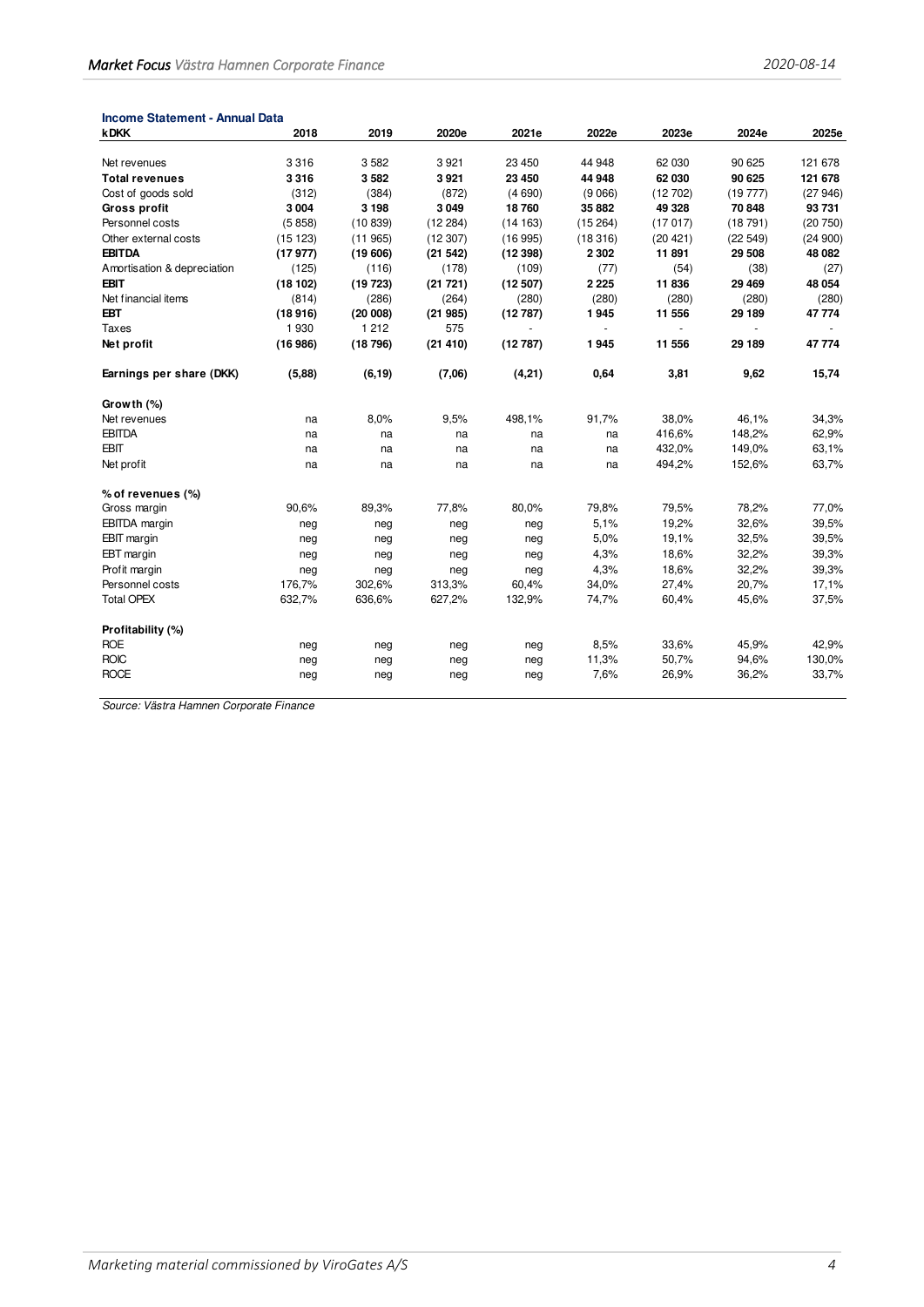#### **Balance Sheet - Annual Data**

| <b>kDKK</b>                         | 2018    | 2019    | 2020e   | 2021e          | 2022e   | 2023e   | 2024e   | 2025e   |
|-------------------------------------|---------|---------|---------|----------------|---------|---------|---------|---------|
|                                     |         |         |         |                |         |         |         |         |
| <b>Inventories</b>                  | 694     | 390     | 715     | 3830           | 5953    | 7 0 6 0 | 9 5 9 2 | 11 548  |
| Account receivable                  | 431     | 244     | 804     | 4 3 0 9        | 6 5 0 9 | 8 5 4 2 | 12870   | 16 033  |
| Other receivables                   | 988     | 2 4 0 1 | 1 4 6 7 | 3495           | 3495    | 3 4 9 5 | 3495    | 3495    |
| Cash and cash equivalents           | 60 084  | 41 408  | 25 971  | 10 073         | 8 1 9 8 | 16 675  | 40 121  | 83 615  |
| Total current assets                | 63 197  | 44 4 43 | 28 957  | 21 706         | 24 154  | 35 771  | 66 079  | 114 690 |
| Tangible assets                     | 117     | 548     | 371     | 262            | 185     | 130     | 92      | 65      |
| Intangible assets                   |         |         |         |                |         |         |         |         |
| <b>Financial assets</b>             | 110     | 167     | 167     | 167            | 167     | 167     | 167     | 167     |
| <b>Total fixed assets</b>           | 227     | 715     | 538     | 429            | 352     | 297     | 259     | 232     |
| <b>Total assets</b>                 | 63 4 24 | 45 158  | 29 4 95 | 22 135         | 24 506  | 36 068  | 66 338  | 114 922 |
| Accounts payable                    | 339     | 927     | 447     | 670            | 893     | 1 177   | 1918    | 2475    |
| Short-term debt                     |         | ٠       |         | ٠              |         | ٠       |         |         |
| Other liabilities                   | 2073    | 2015    | 408     | 612            | 815     | 537     | 875     | 1 1 2 9 |
| <b>Total current liabilities</b>    | 2412    | 2942    | 854     | 1 2 8 2        | 1708    | 1713    | 2794    | 3604    |
| Other provisions                    |         |         |         | $\blacksquare$ |         |         |         |         |
| <b>Total equity</b>                 | 61 011  | 42 215  | 28 640  | 20 853         | 22798   | 34 355  | 63 544  | 111 318 |
| <b>Total equity and liabilities</b> | 63 423  | 45 157  | 29 4 95 | 22 135         | 24 506  | 36 068  | 66 338  | 114 922 |

Source: Västra Hamnen Corporate Finance

| <b>Cash flow statement</b>  |                          |                          |          |          |          |                          |        |        |
|-----------------------------|--------------------------|--------------------------|----------|----------|----------|--------------------------|--------|--------|
| <b>kDKK</b>                 | 2018                     | 2019e                    | 2020e    | 2021e    | 2022e    | 2023e                    | 2024e  | 2025e  |
|                             |                          |                          |          |          |          |                          |        |        |
| Operating activities        | (17081)                  | (17 963)                 | (21 231) | (12 678) | 2022     | 11 611                   | 29 228 | 47 802 |
| Changes in w orking capital | 701                      | (110)                    | (2041)   | (8220)   | (3897)   | (3134)                   | (5781) | (4308) |
| Investing activities        | (2)                      | (603)                    |          |          |          | $\overline{\phantom{a}}$ |        |        |
| Financing activities        | 75 000                   | $\overline{\phantom{a}}$ | 7835     | 5 0 0 0  |          | $\overline{\phantom{a}}$ |        |        |
| Cash flow for the period    | 58 618                   | (18 676)                 | (15437)  | (15898)  | (1876)   | 8477                     | 23 447 | 43 493 |
| Beginning cash balance      | ٠                        | 58 618                   | 39 942   | 24 505   | 8607     | 6732                     | 15 208 | 38 655 |
| Adjustments                 | $\overline{\phantom{a}}$ | $\overline{\phantom{a}}$ |          | ۰        | <b>1</b> | $\overline{\phantom{a}}$ |        |        |
| Ending cash balance         | 58 618                   | 39 942                   | 24 505   | 8607     | 6732     | 15 208                   | 38 655 | 82 149 |
|                             |                          |                          |          |          |          |                          |        |        |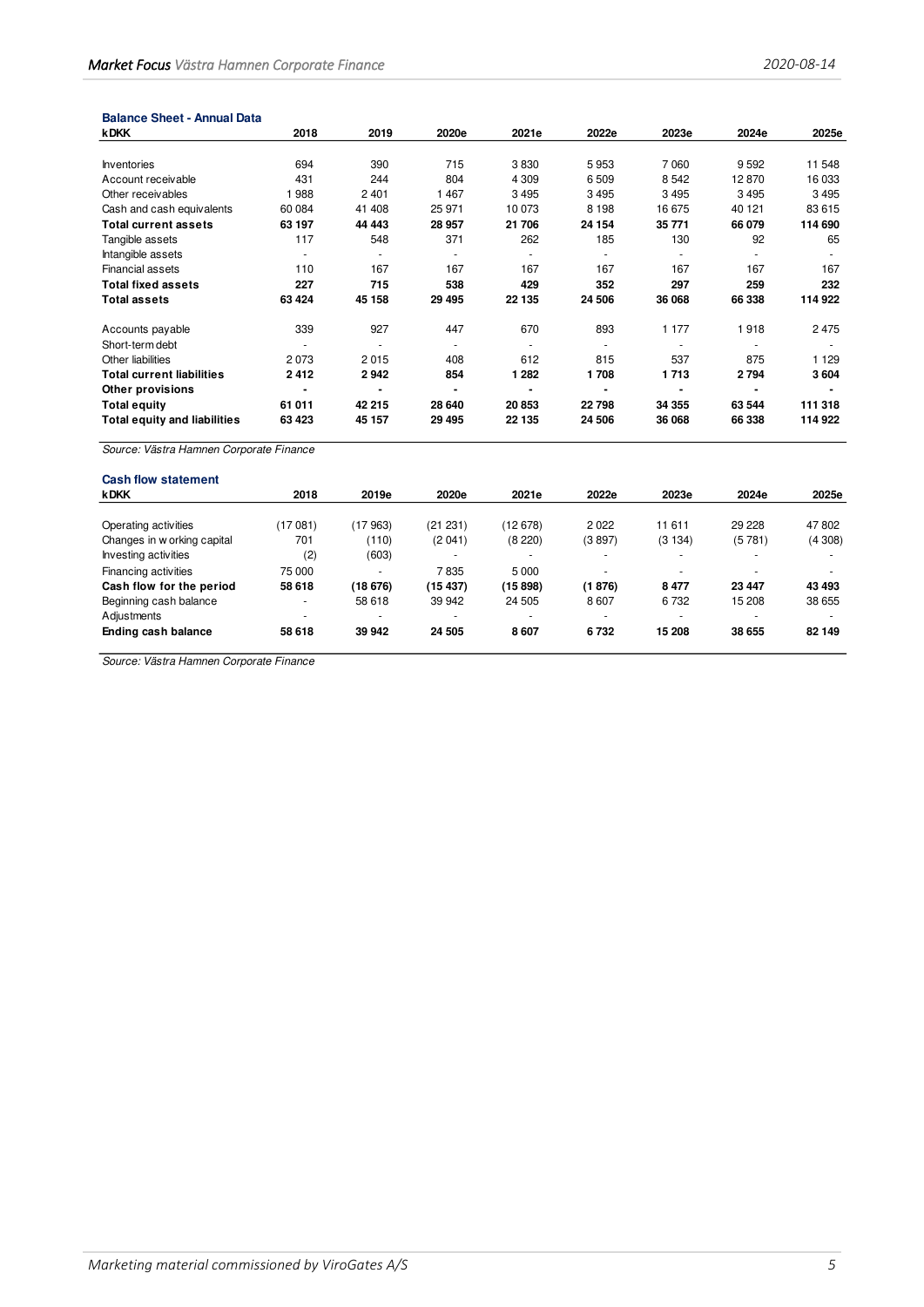| <b>Income Statement - Quarterly Data</b> |         |         |         |            |          |          |          |          |
|------------------------------------------|---------|---------|---------|------------|----------|----------|----------|----------|
| <b>kDKK</b>                              | Q3 2019 | Q4 2019 | Q1 2020 | Q2 2020    | Q3 2020e | Q4 2020e | Q1 2021e | Q2 2021e |
| Net revenues                             | 551     | 461     | 445     | 760        | 1 0 8 6  | 1 6 3 0  | 2720     | 4 9 0 3  |
| <b>Total revenues</b>                    | 551     | 461     | 445     | 760        | 1 0 8 6  | 1630     | 2720     | 4903     |
| Cost of goods sold                       | (88)    | (127)   | (147)   | (182)      | (217)    | (326)    | (544)    | (981)    |
| <b>Gross profit</b>                      | 463     | 334     | 298     | 578        | 868      | 1 3 0 4  | 2 1 7 6  | 3922     |
| Personnel costs                          | (1975)  | (3116)  | (2890)  | (2819)     | (3 231)  | (3344)   | (3462)   | (3514)   |
| Other external costs                     | (2725)  | (4192)  | (3787)  | (2 268)    | (2908)   | (3344)   | (4154)   | (4217)   |
| <b>EBITDA</b>                            | (4237)  | (6974)  | (6379)  | (4509)     | (5270)   | (5384)   | (5440)   | (3808)   |
| Amortisation & depreciation              | 0       | (54)    | (54)    | (54)       | (37)     | (34)     | (31)     | (28)     |
| <b>EBIT</b>                              | (4237)  | (7028)  | (6433)  | (4563)     | (5307)   | (5418)   | (5470)   | (3837)   |
| Net financial items                      | (66)    | (60)    | (76)    | (48)       | (70)     | (70)     | (70)     | (70)     |
| <b>EBT</b>                               | (4303)  | (7089)  | (6509)  | (4611)     | (5377)   | (5488)   | (5540)   | (3907)   |
| <b>Taxes</b>                             | 309     | 311     | 322     | 253        |          |          |          |          |
| Net profit                               | (3994)  | (6778)  | (6187)  | (4358)     | (5377)   | (5488)   | (5540)   | (3907)   |
| Earnings per share (DKK)                 | (1, 32) | (2, 23) | (2,04)  | (1, 44)    | (1, 77)  | (1, 81)  | (1, 83)  | (1, 29)  |
| Y-o-Y Growth (%)                         |         |         |         |            |          |          |          |          |
| Net revenues                             | (33,2%) | (44,2%) | (59,7%) | $(48,1\%)$ | 97,1%    | 253,9%   | 511,3%   | 545,1%   |
| <b>EBITDA</b>                            | na      | na      | na      | na         | na       | na       | na       | na       |
| EBIT                                     | na      | na      | na      | na         | na       | na       | na       | na       |
| Net profit                               | na      | na      | na      | na         | na       | na       | na       | na       |
| % of revenues (%)                        |         |         |         |            |          |          |          |          |
| Gross margin                             | 84,1%   | 72,5%   | 67,0%   | 76,1%      | 80,0%    | 80,0%    | 80,0%    | 80,0%    |
| <b>EBITDA</b> margin                     | neg     | neg     | neg     | neg        | neg      | neg      | neg      | neg      |
| <b>EBIT</b> margin                       | neg     | neg     | neg     | neg        | neg      | neg      | neg      | neg      |
| EBT margin                               | neg     | neg     | neg     | neg        | neg      | neg      | neg      | neg      |
| Profit margin                            | neg     | neg     | neg     | neg        | neg      | neg      | neg      | neg      |
| Personnel costs                          | 358,6%  | 676,5%  | 649,4%  | 370,9%     | 297,6%   | 205,1%   | 127,3%   | 71,7%    |
| <b>Total OPEX</b>                        | 853,2%  | 1586,6% | 1500,4% | 669,3%     | 565,4%   | 410,3%   | 280,0%   | 157,7%   |
| Profitability (%)                        |         |         |         |            |          |          |          |          |
| <b>ROE</b>                               | neg     | neg     | neg     | neg        | neg      | neg      | neg      | neg      |
| <b>ROIC</b>                              | neg     | neg     | neg     | neg        | neg      | neg      | neg      | neg      |
| <b>ROCE</b>                              | neg     | neg     | neg     | neg        | neg      | neg      | neg      | neg      |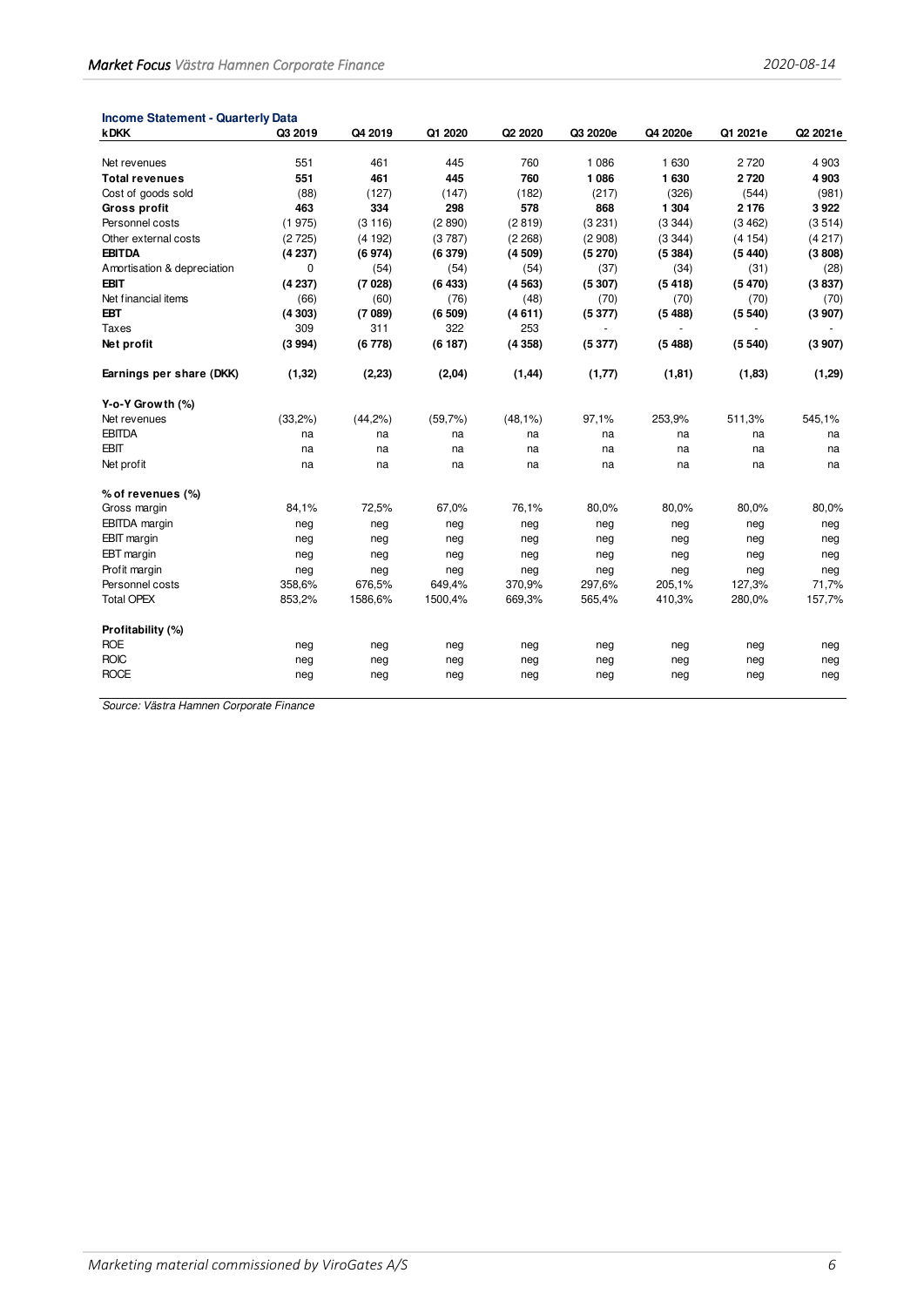# **Balance Sheet - Quarterly Data**

| <b>kDKK</b>                         | Q3 2019 | Q4 2019                  | Q1 2020 | Q <sub>2</sub> 2020 | Q3 2020e | Q4 2020e | Q1 2021e | Q2 2021e |
|-------------------------------------|---------|--------------------------|---------|---------------------|----------|----------|----------|----------|
|                                     |         |                          |         |                     |          |          |          |          |
| Inventories                         | 741     | 390                      | 249     | 488                 | 476      | 715      | 1 1 9 3  | 2 1 4 9  |
| Account receivable                  | 129     | 244                      | 253     | 564                 | 535      | 804      | 1 342    | 2418     |
| Other receivables                   | 3 4 3 5 | 2401                     | 2 3 5 8 | 2604                | 1 140    | 1 4 6 7  | 2 1 7 6  | 3432     |
| Cash and cash equivalents           | 47 626  | 41 408                   | 35 725  | 39 433              | 32 544   | 25 971   | 19 308   | 17 258   |
| <b>Total current assets</b>         | 51 931  | 44 443                   | 38 585  | 43 089              | 34 695   | 28 957   | 24 019   | 25 25 6  |
| Tangible assets                     | 257     | 548                      | 494     | 441                 | 404      | 371      | 340      | 311      |
| Intangible assets                   |         |                          |         | ٠                   |          |          |          |          |
| Financial assets                    | 279     | 167                      | 167     | 167                 | 167      | 167      | 167      | 167      |
| <b>Total fixed assets</b>           | 536     | 715                      | 661     | 608                 | 571      | 538      | 507      | 478      |
| <b>Total assets</b>                 | 52 467  | 45 158                   | 39 246  | 43 697              | 35 266   | 29 4 95  | 24 5 26  | 25735    |
| Accounts payable                    | 1 3 8 5 | 927                      | 1 2 4 2 | 1 2 7 6             | 595      | 447      | 745      | 806      |
| Short-term debt                     |         | $\overline{\phantom{a}}$ |         |                     |          |          |          |          |
| Other liabilities                   | 2089    | 2015                     | 1977    | 2916                | 543      | 408      | 680      | 735      |
| <b>Total current liabilities</b>    | 3474    | 2942                     | 3 2 1 9 | 4 1 9 2             | 1 1 3 8  | 854      | 1425     | 1541     |
| <b>Other provisions</b>             |         | $\blacksquare$           |         | ٠                   |          |          |          |          |
| <b>Total equity</b>                 | 48 993  | 42 215                   | 36 028  | 39 505              | 34 128   | 28 640   | 23 100   | 24 193   |
| <b>Total equity and liabilities</b> | 52 466  | 45 157                   | 39 247  | 43 697              | 35 266   | 29 4 95  | 24 5 25  | 25735    |

Source: Västra Hamnen Corporate Finance

| <b>Cash flow statement</b>  |                          |                          |          |                          |                          |                          |          |          |
|-----------------------------|--------------------------|--------------------------|----------|--------------------------|--------------------------|--------------------------|----------|----------|
| <b>kDKK</b>                 | Q3 2019                  | Q4 2019                  | Q1 2020  | Q <sub>2</sub> 2020      | Q3 2020e                 | Q4 2020e                 | Q1 2021e | Q2 2021e |
|                             |                          |                          |          |                          |                          |                          |          |          |
| Operating activities        | (4553)                   | (4856)                   | (6133)   | (4304)                   | (5340)                   | (5454)                   | (5510)   | (3878)   |
| Changes in w orking capital | 2 2 1 5                  | 130)                     | 450      | 177                      | (1 549)                  | (1118)                   | (1 153)  | (3172)   |
| Investing activities        | (202)                    | (232)                    | <b>.</b> | $\overline{\phantom{0}}$ | $\overline{\phantom{0}}$ | $\overline{\phantom{a}}$ | -        |          |
| Financing activities        | $\overline{\phantom{a}}$ | $\overline{\phantom{0}}$ |          | 7835                     | $\overline{\phantom{0}}$ | ۰                        |          | 5 0 0 0  |
| Cash flow for the period    | (2540)                   | (6218)                   | (5683)   | 3708                     | (6889)                   | (6572)                   | (6663)   | (2051)   |
| Beginning cash balance      | 50 165                   | 47 626                   | 41 408   | 35 725                   | 39 433                   | 32 544                   | 25 971   | 19 308   |
| Adjustments                 | $\overline{\phantom{a}}$ |                          |          |                          |                          |                          |          |          |
| Ending cash balance         | 47 626                   | 41 408                   | 35725    | 39 433                   | 32 544                   | 25 971                   | 19 308   | 17 258   |